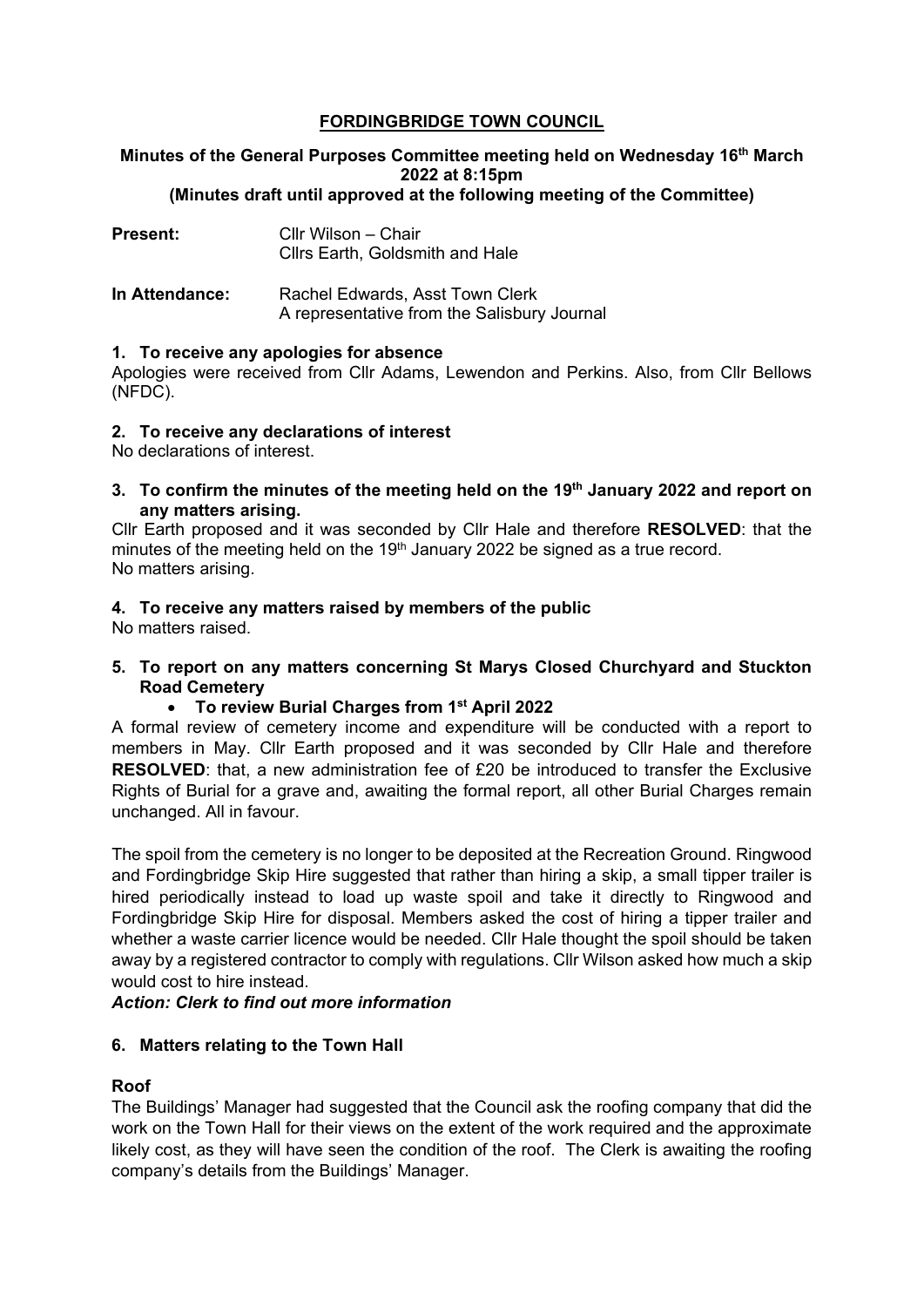## **Reduced scheme for internal work**

The Clerk had spoken to the architect about the history of the proposed internal work at the Town Hall and the current suggestion of a reduced scheme, perhaps using the Council Chamber as offices, with the Information Office on the ground floor and the existing toilets and kitchen reconfigured (perhaps also providing better accessibility to the first floor), without losing any of the main hall. The architect wants to meet at the Town Hall and the Clerk is in the process of arranging a date to meet.

Members asked that all office staff be involved in this meeting and recommended that it take place before the Information Office revert to their summer opening hours on 1st April. Cllr Hale said he would like to attend this meeting.

## **Action: Clerk to arrange meeting**

## **7. To report on any matters relating to the Information Office**

The Information Office will revert to summer opening hours on 1<sup>st</sup> April – Monday to Friday, 10am until 4pm.

## **8. To report any matters concerning footpaths**

• Jobs for Lengthsman  $-8<sup>th</sup>$  April 2022

No jobs identified. The contracts for the Lengthsman scheme have been renewed for the coming year.

Cllr Wilson reported that the Avon Valley Path adjacent to the Augustus Park development (footpath 83 and 84) is a mess. NFDC will meet with the developers shortly to discuss remediation of the path and other issues which require attention. Cllr Wilson reported that large trees have been placed on the path (footpath 83) making it difficult to walk this stretch.

## **9. To report on any matters concerning Allotments**

#### **Augustus Park Allotments**

Cllr Wilson reported that the new allotments have still not yet been handed over to FTC despite 90% occupancy having been reached. She reported that a membrane has been put in, a hedge planted within the fenced area and the water tanks installed.

### *Action: Asst Clerk to ask NFDC for an update on the new allotments*

#### **Community Garden**

Cllr Wilson reported that work on the new community garden will commence week beginning 4<sup>th</sup> April. Milestone Infrastructure will be doing a lot of the work, with Fordingbridge Town Council providing the shed. Volunteers from Fordingbridge Greener Living will tidy up the site on the weekend of 9<sup>th</sup> and 10<sup>th</sup> April. Allotment holders have been notified of this work.

#### **Community Orchard**

I N Newman Funeral Directors have lent a digger to explore the site of the new community orchard. Tree planting will take place in November. A nature survey is being done in the meantime.

#### **10. To consider the running of the Playscheme and TUFF**

Members discussed local summer activities for children. It was noted that playschemes are due to take place at Fordingbridge School Federation and Breamore School, also that Avonway Community Centre has new trustees who may wish to run activities this year. Cllr Earth reported that Forest Forge Theatre Company also run schemes for children. Cllr Hale suggested FTC make a contribution towards an existing activity.

*Action: Cllr Wilson to investigate schemes running locally*